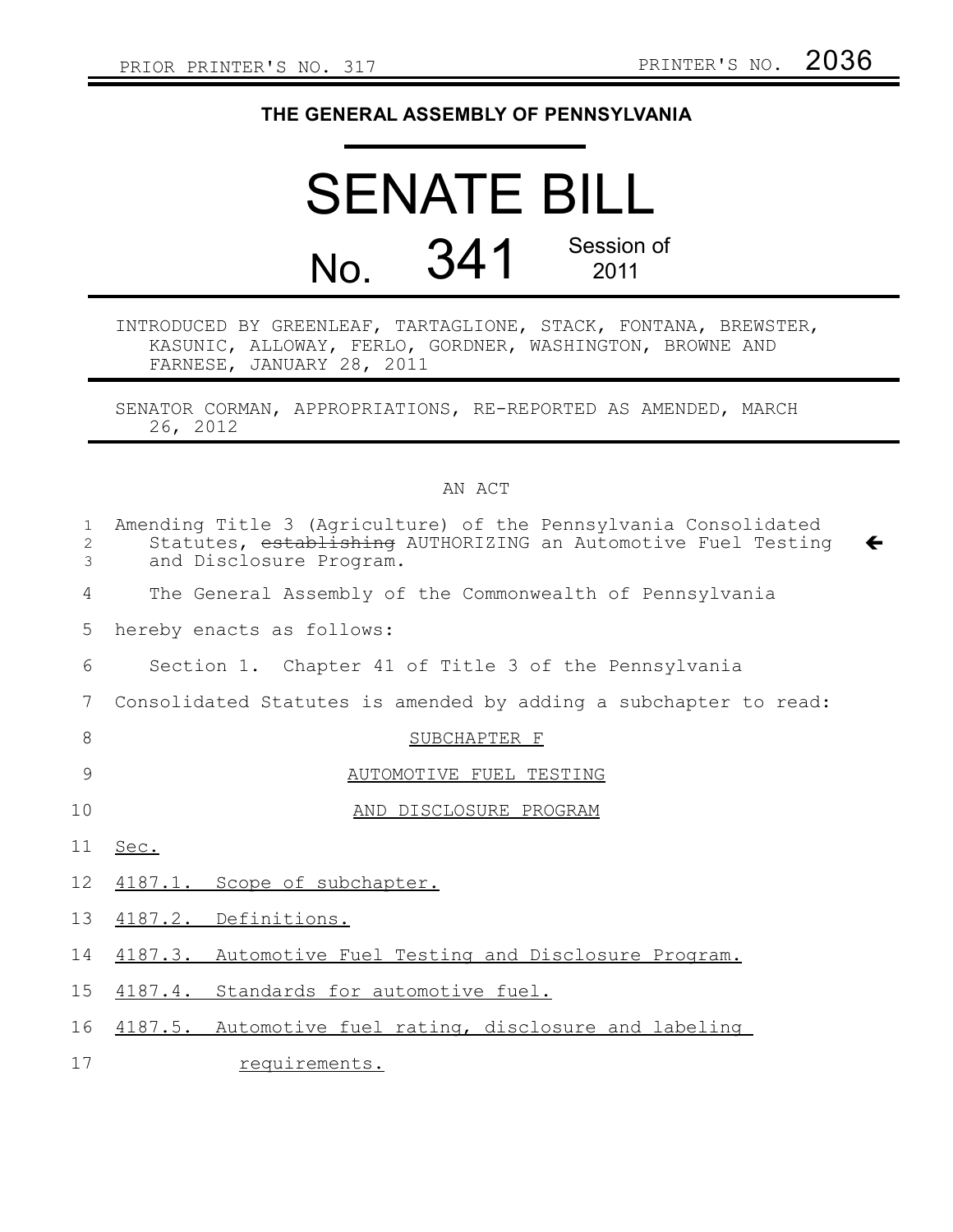| 1           | 4187.6. Investigations.                                          |
|-------------|------------------------------------------------------------------|
| 2           | 4187.7. Violations and penalties.                                |
| 3           | 4187.8. Annual report.                                           |
| 4           | § 4187.1. Scope of subchapter.                                   |
| 5           | This subchapter relates to automotive fuel testing and           |
| 6           | disclosure.                                                      |
| 7           | § 4187.2. Definitions.                                           |
| 8           | The following words and phrases when used in this subchapter     |
| $\mathsf 9$ | shall have the meanings given to them in this section unless the |
| 10          | context clearly indicates otherwise:                             |
| 11          | "American Society for Testing and Materials International" or    |
| 12          | "ASTM." The international voluntary consensus standards          |
| 13          | organization formed for the development of standards on          |
| 14          | characteristics and performance of materials, products, systems, |
| 15          | services and the promotion of related knowledge.                 |
| 16          | "Automotive fuel." Any liquid or gaseous matter used for the     |
| 17          | generation of power in an internal combustion engine.            |
| 18          | "Automotive fuel rating." For automotive spark-ignition          |
| 19          | engine fuel, the octane rating or, for alternative liquid        |
| 20          | automotive fuel, the commonly used name of the fuel with a       |
| 21          | disclosure of the amount, expressed as a minimum percent by      |
| 22          | volume, of the principal components of the fuel.                 |
| 23          | "Consumer." A person who purchases automotive fuel for           |
| 24          | purposes other than resale.                                      |
| 25          |                                                                  |
|             | "Dispenser" or "dispensing system." A device designed to         |
| 26          | measure and deliver automotive fuel into the fuel supply tank of |
| 27          | <u>a motor vehicle.</u>                                          |
| 28          | "Distributor." A person who receives automotive fuel in this     |
| 29          | Commonwealth for storage and subsequent distribution to another  |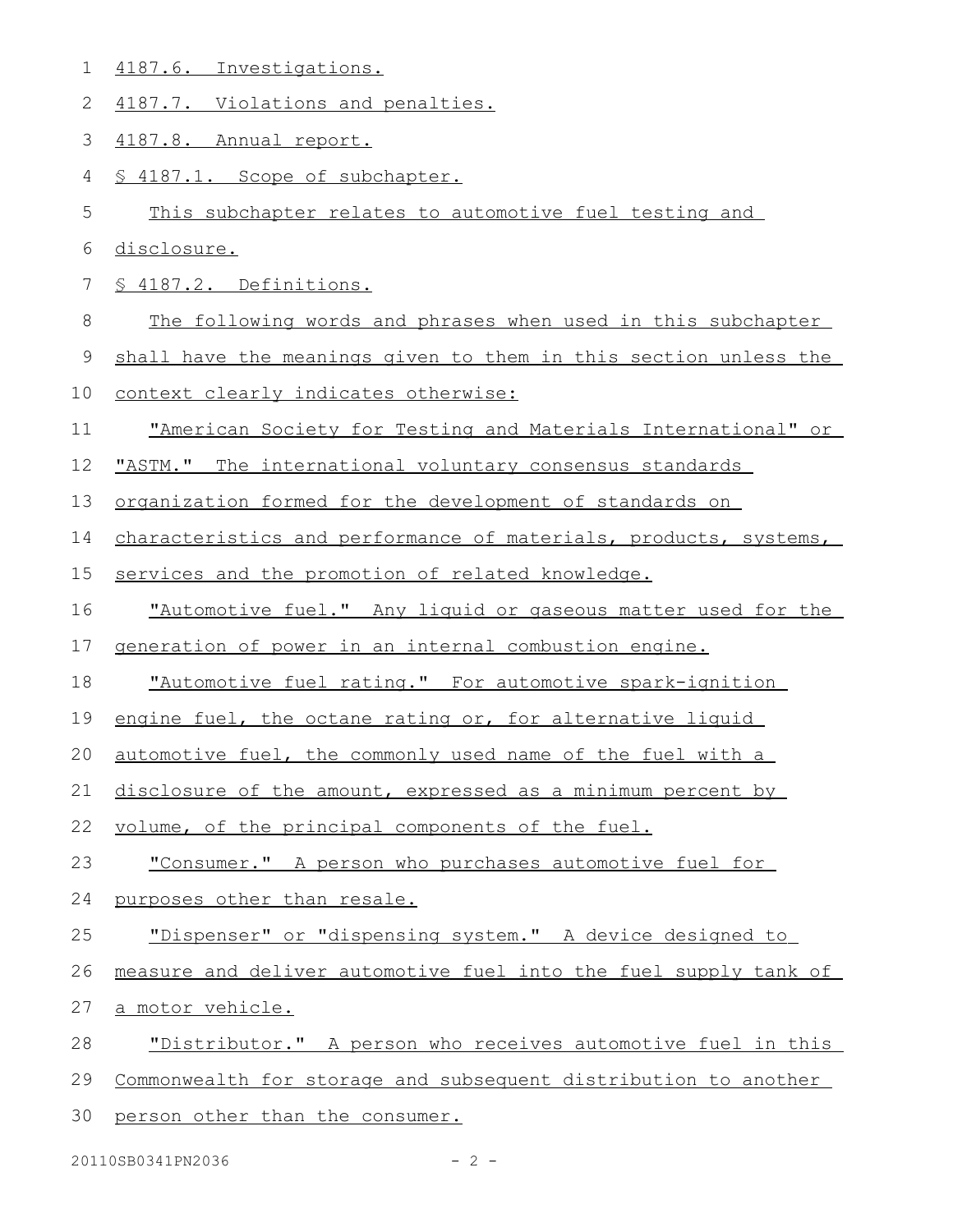| 1          | "EPA."<br>The United States Environmental Protection Agency.     |
|------------|------------------------------------------------------------------|
| $\sqrt{2}$ | "FTC." The United States Federal Trade Commission.               |
| 3          | "Fueling dispensers." Individual fueling points, recognized      |
| 4          | by price and volume displays for a dispenser's points of sale.   |
| 5          | "Load rack terminals." A location where the commercial           |
| 6          | transfer of petroleum products at the wholesale level is         |
| 7          | conducted utilizing meters employed in the measurement of        |
| 8          | product delivered to a seller by a buyer.                        |
| 9          | <u>"Octane rating" or "octane number." The rating of the</u>     |
| 10         | antiknock characteristics of a grade or type of automotive fuel  |
| 11         | as determined by dividing by two the sum of the research octane  |
| 12         | number plus the motor octane number unless another procedure is  |
| 13         | determined by the Department of Agriculture to be more           |
| 14         | appropriate for the purposes of this subchapter.                 |
| 15         | "Oxygenate." A substance which, when added to gasoline,          |
| 16         | <u>increases the amount of oxygen in the gasoline blend.</u>     |
| 17         | "Oxygenate blender." A person who owns, leases, operates,        |
| 18         | controls or supervises an oxygenate blending facility.           |
| 19         | "Oxygenate blending facility." A refinery, bulk terminal,        |
|            | 20 bulk plant, other facility or truck or another place at which |
| 21         | oxygenated gasoline is produced.                                 |
| 22         | "Oxygenated gasoline." Gasoline which contains at least 2%       |
| 23         | oxygen by weight.                                                |
| 24         | "Producer." A person who purchases component elements and        |
| 25         | blends them to produce automotive fuel.                          |
| 26         | "Program." The Automotive Fuel Testing and Disclosure            |
| 27         | Program.                                                         |
| 28         | "Refiner." A person engaged in the manufacture, production       |
| 29         | or importation of automotive fuel.                               |
| 30         | "Reformulated gasoline." Any gasoline which is certified by      |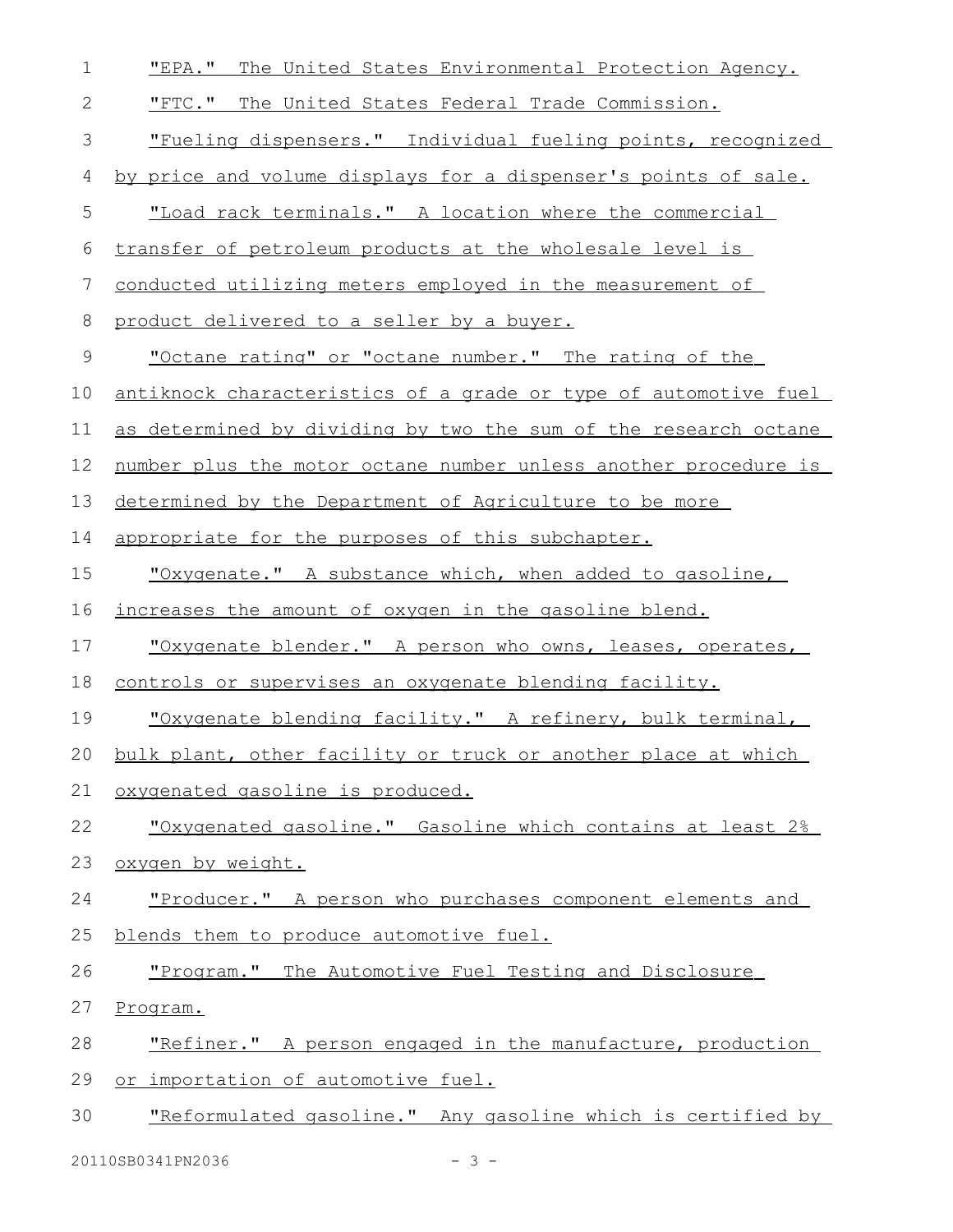| 1  | the United States Environmental Protection Agency as complying                           |
|----|------------------------------------------------------------------------------------------|
| 2  | with the requirements of 42 U.S.C. § 7545 (relating to                                   |
| 3  | <u>requlation of fuels) and any requlations promulgated under the</u>                    |
| 4  | <u>Clean Air Act (69 Stat. 322, 42 U.S.C. § 7401 et seq.).</u>                           |
| 5  | "Retailer." A person who sells automotive fuel to the                                    |
| 6  | consumer.                                                                                |
| 7  | \$ 4187.3. Automotive Fuel Testing and Disclosure Program.                               |
| 8  | Establishment AUTHORIZATION.--The department shall MAY<br>←<br>(a)                       |
| 9  | establish and implement the Automotive Fuel Testing and                                  |
| 10 | $\leftarrow$<br>Disclosure Program-                                                      |
| 11 | Program requirements. The program shall TO provide for<br>$\leftarrow$<br>$\overline{a}$ |
| 12 | the annual testing of automotive fuel on a random, unannounced<br>$\leftarrow$           |
| 13 | basis.                                                                                   |
| 14 | (B) Duties of department.--The department shall MAY<br>←                                 |
| 15 | enforce the provisions of this subchapter and shall HAVE THE<br>←                        |
| 16 | FOLLOWING AUTHORITY:                                                                     |
| 17 | Take samples of automotive fuel wherever it is<br>(1)                                    |
| 18 | offered or exposed for sale or use or sold in this                                       |
| 19 | Commonwealth. No more than 10% of the automotive fuel<br>←                               |
| 20 | dispensers may be tested. Testing WHEN TESTING OCCURS,<br>IT <sub>_</sub>                |
| 21 | shall be coordinated with the testing required for proper                                |
| 22 | volumes of gasoline and shall be conducted using a hand held,                            |
| 23 | battery powered, near infrared (NIR) analyzer.                                           |
| 24 | Inspect and test on a random, unannounced basis. If<br>(2)                               |
| 25 | the octane level of the reading does not match the octane                                |
| 26 | rating as displayed on the fueling dispenser, the automotive                             |
| 27 | fuel sample shall be tested in accordance with the methods of                            |
| 28 | the ASTM or other test methods adopted by the FTC under the                              |
| 29 | Petroleum Marketing Practices Act (Public Law 95-297, 15                                 |
| 30 | U.S.C. § 2801 et seq.) to ensure that the motor fuel sample                              |
|    |                                                                                          |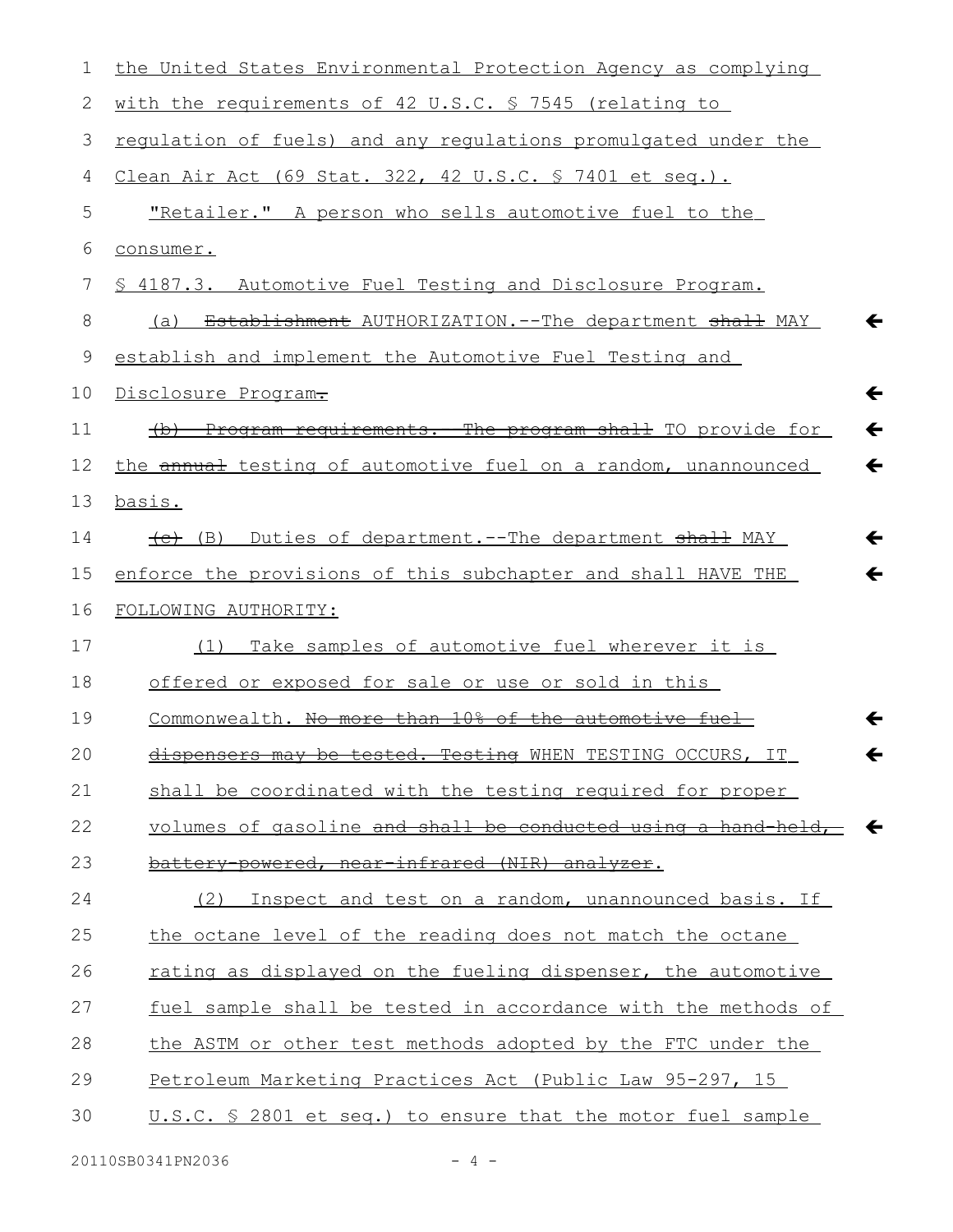is in compliance with the motor fuel specifications of the 1

ASTM. 2

| 3           | (3)<br>Maintain records of all inspections.                   |
|-------------|---------------------------------------------------------------|
| 4           | Inspect the labeling of automotive fuel dispensers<br>(4)     |
| 5           | and storage tanks at retail businesses or locations where the |
| 6           | products are sold or offered or exposed for sale or use.      |
| 7           | (5)<br>Enter into contractual agreements with qualified       |
| 8           | laboratories as a cost-saving measure for the purpose of      |
| $\mathsf 9$ | analyzing automotive fuel samples, if the octane level of the |
| 10          | automotive fuel is questioned.                                |
| 11          | Promulgate regulations as necessary for the<br>(6)            |
| 12          | enforcement and administration of this subchapter. All        |
| 13          | regulations adopted by the FTC under the Petroleum Marketing  |
| 14          | Practices Act to govern the certification, disclosure,        |
| 15          | posting and labeling of automotive fuel before, on or after   |
| 16          | the effective date of this section are adopted as regulations |
| 17          | in this Commonwealth and shall remain in effect unless        |
| 18          | subsequently modified by requlations promulgated by the       |
| 19          | department.                                                   |
| 20          | (C) Sealers of weight and measures.--                         |
| 21          | (1)<br>The department may enter into agreements with any      |
| 22          | city or county for which a sealer has been appointed for the  |
| 23          | enforcement of provisions of this subchapter and of rules or  |
| 24          | requiations promulgated under this subchapter.                |
| 25          | The sealer of a city or county shall have the same<br>(2)     |
| 26          | authority and shall perform the same duties within the city   |
| 27          | or county as are granted to and imposed upon the department   |
| 28          | with respect to the inspection, testing and taking of         |
| 29          | automotive fuel samples.                                      |
| 30          | The agreement shall provide that any revenues<br>(3)          |
|             |                                                               |

 $\leftarrow$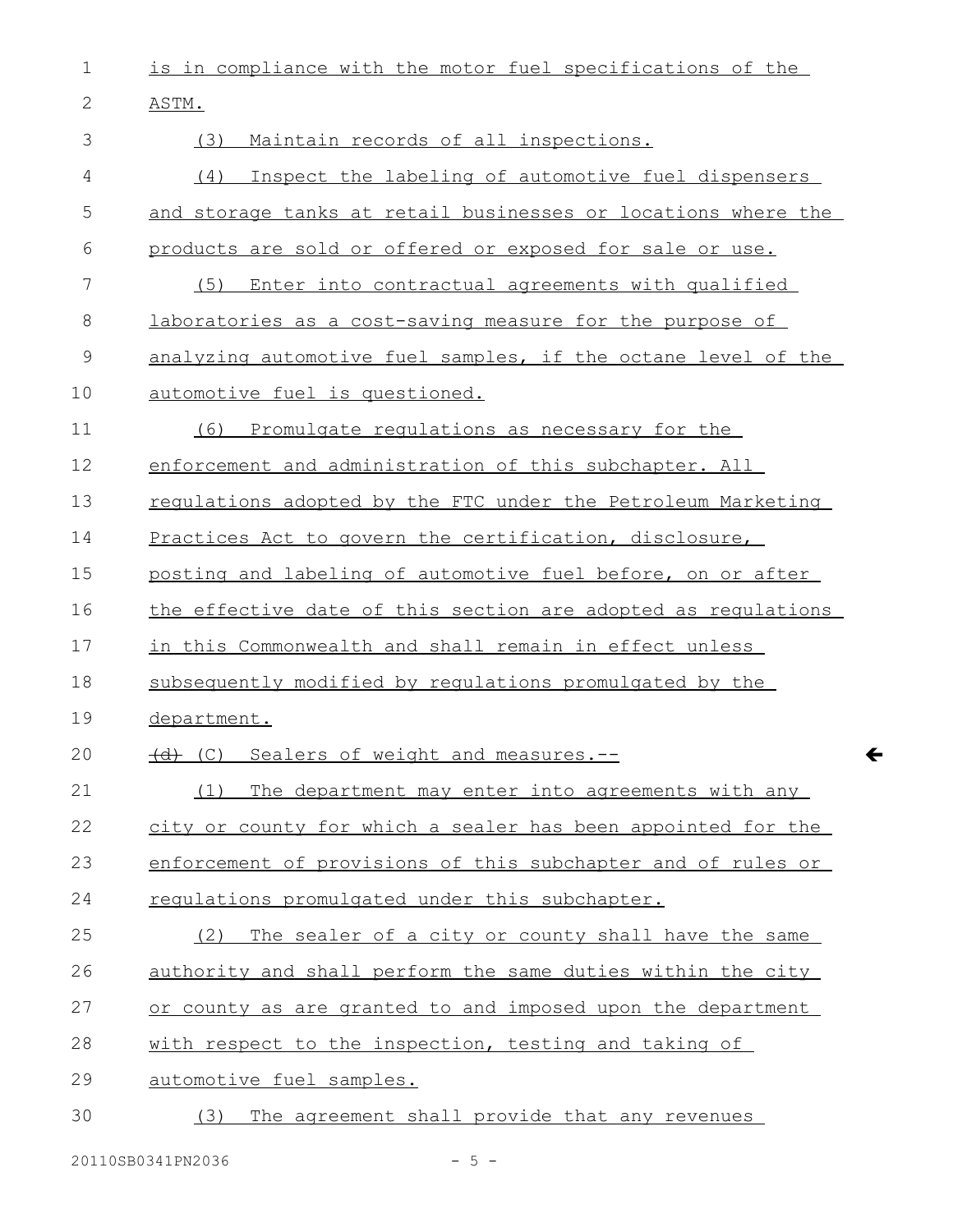| 1           | generated pursuant to enforcement activities carried out by      |
|-------------|------------------------------------------------------------------|
| 2           | the sealer of the city or county shall be retained by the        |
| 3           | city or county.                                                  |
| 4           | § 4187.4. Standards for automotive fuel.                         |
| 5           | Adoption of standards.--The department shall adopt the<br>(a)    |
| 6           | latest standards for automotive spark ignition engines based on  |
| 7           | the latest standards of the ASTM as determined by the FTC. The   |
| 8           | standards shall be published as a notice in the Pennsylvania     |
| $\mathsf 9$ | Bulletin.                                                        |
| 10          | Automotive fuel.--Gasoline sold, offered or exposed for<br>(b)   |
| 11          | sale or stored or held for distribution in this Commonwealth     |
| 12          | shall comply with all of the following:                          |
| 13          | ASTM specification D4814.<br>(1)                                 |
| 14          | (2)<br>Volatility requirements promulgated by the EPA under      |
| 15          | 40 CFR Pt. 80 (relating to regulation of fuels and fuel          |
| 16          | additives).                                                      |
| 17          | (3)<br>The Uniform Engine Fuels, Petroleum Products and          |
| 18          | Automotive Lubricants Requlation as adopted by the National      |
| 19          | Conference on Weights and Measures in the National Institute     |
| 20          | of Standards and Technology Handbook 130 and any supplements     |
| 21          | and revisions of the requlation.                                 |
| 22          | (c) Records and compliance review.--Each distributor,            |
| 23          | producer or retailer who distributes, produces, transports,      |
| 24          | stores, sells or offers or exposes for sale automotive fuel in   |
| 25          | this Commonwealth shall maintain for one year original copies of |
| 26          | all bills, manifests, delivery tickets and invoices for the      |
| 27          | purpose of compliance review.                                    |
| 28          | \$ 4187.5. Automotive fuel rating, disclosure and labeling       |
| 29          | requirements.                                                    |
| 30          | (a) Disclosure requirements.--Each distributor, producer or      |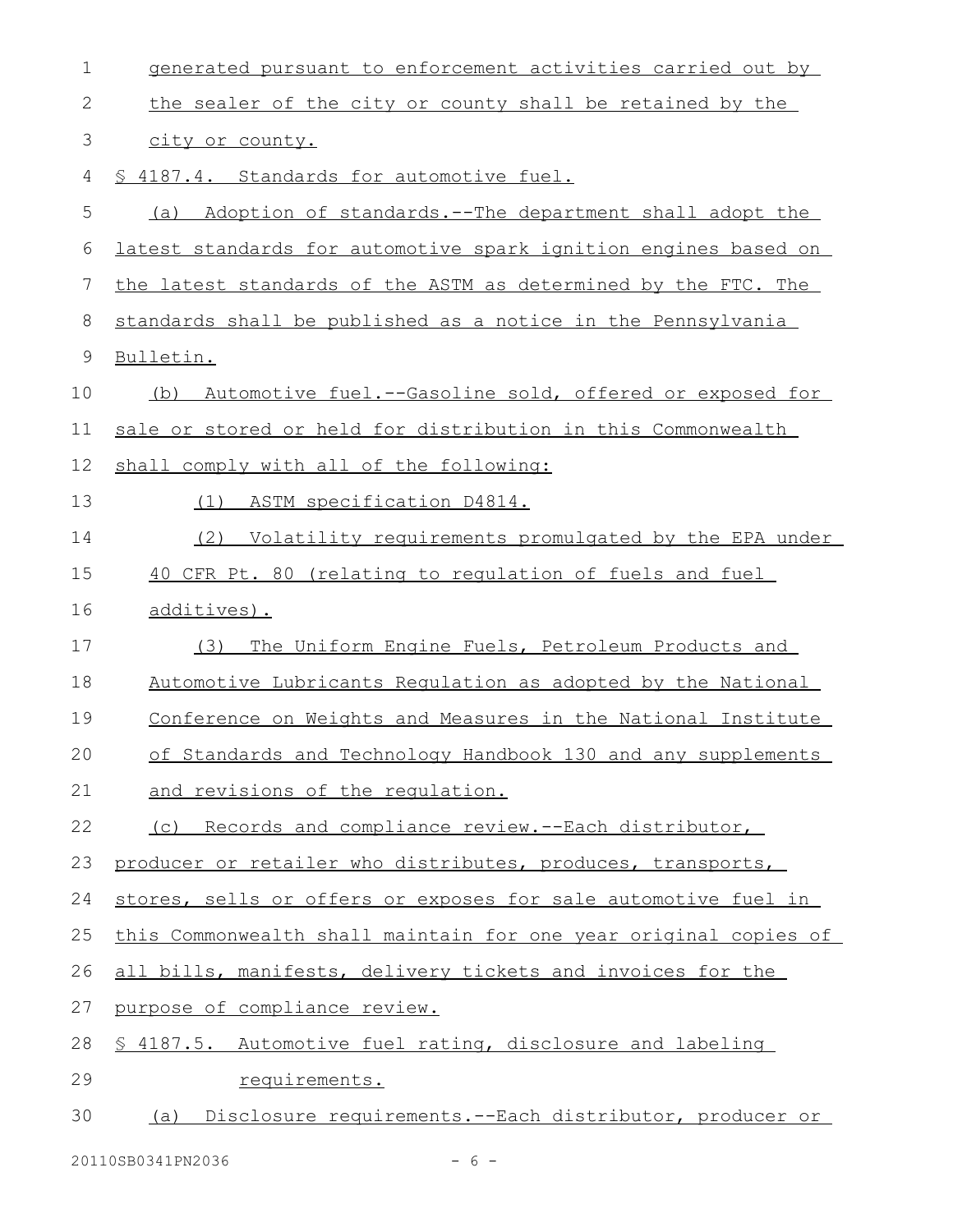| 1  | refiner who sells or offers or exposes for sale or delivers,        |
|----|---------------------------------------------------------------------|
| 2  | distributes or produces automotive fuel in this Commonwealth        |
| 3  | shall provide, at the time of delivery, a bill, shipping            |
| 4  | manifest or other type of written invoice to the person who         |
| 5  | <u>receives the automotive fuel. The bill, shipping manifest or</u> |
| 6  | other written invoice shall state the automotive fuel rating.       |
| 7  | (b) Posting and labeling requirements.--                            |
| 8  | (1) Each retailer of automotive fuel in this                        |
| 9  | Commonwealth shall label in a clear and conspicuous manner          |
| 10 | each automotive fuel dispenser which is used to sell or offer       |
| 11 | or expose for sale automotive fuel, with the automotive fuel        |
| 12 | rating of the fuel, which shall be consistent with the              |
| 13 | automotive fuel rating certified to the retailer by the             |
| 14 | refiner or distributor, as the case may be.                         |
| 15 | In the case of gasoline which is blended with other<br>(2)          |
| 16 | gasoline by the retailer, the automotive fuel rating shall be       |
| 17 | the average, weighted by volume, of the octane rating               |
| 18 | certified to the retailer by the distributor or refiner for         |
| 19 | each gasoline in the blend or consistent with the lowest            |
| 20 | octane rating for any gasoline in the blend as certified to         |
| 21 | the retailer by a refiner or distributor.                           |
| 22 | (c) Oxygenated gasoline labeling requirements.--A person who        |
| 23 | sells or offers or exposes oxygenated gasoline for sale shall       |
| 24 | clearly and conspicuously label the dispenser which is used to      |
| 25 | sell oxygenated gasoline at retail or to dispense oxygenated        |
| 26 | gasoline into the fuel supply tanks of motor vehicles with a        |
| 27 | notice stating that the gasoline is oxygenated.                     |
| 28 | (d) Reformulated gasoline labeling requirements.--A person          |
| 29 | who sells or offers or exposes the reformulated gasoline for        |
| 30 | sale shall clearly and conspicuously label the dispenser which      |
|    |                                                                     |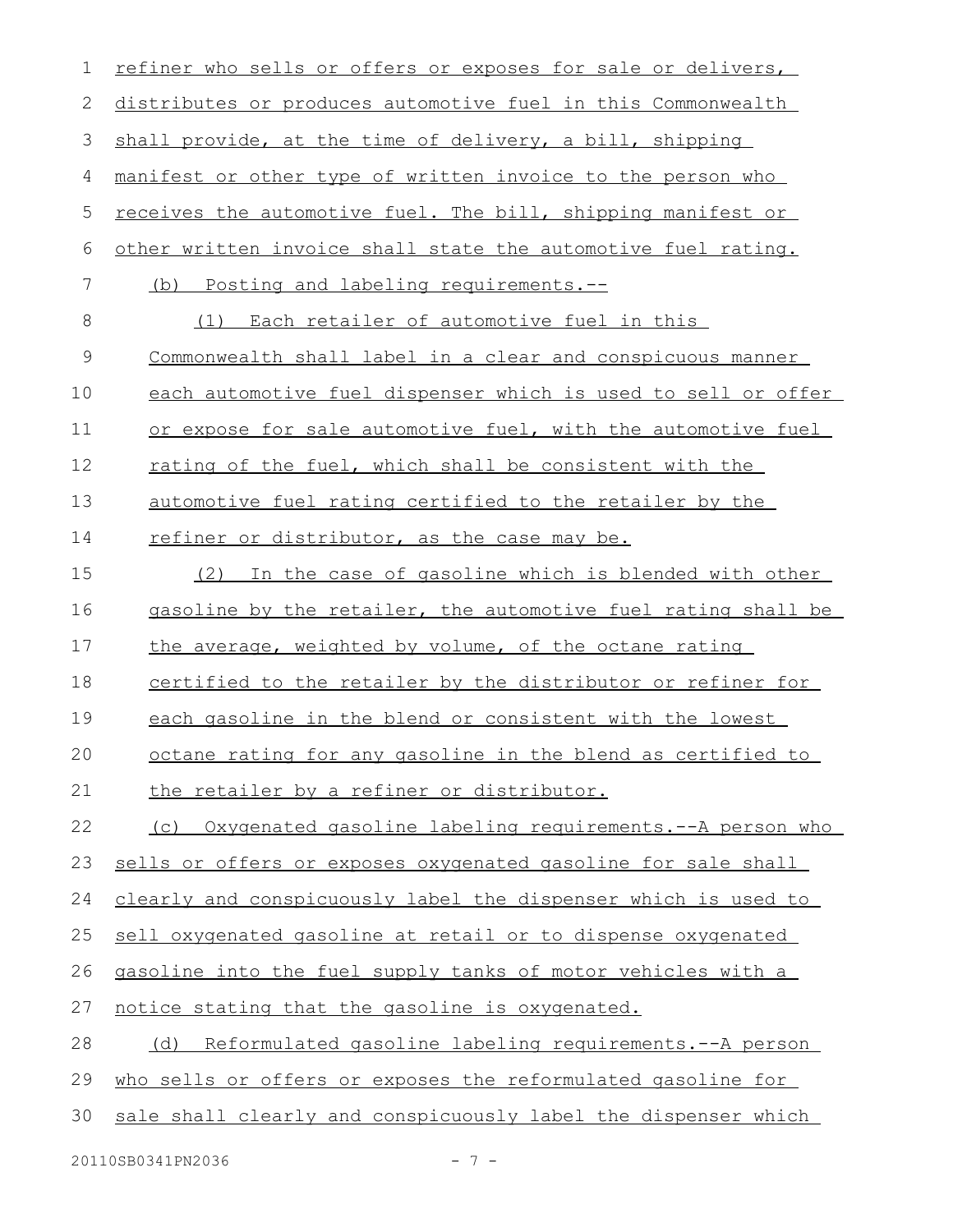| $\mathbf 1$  | is used to sell reformulated gasoline at retail or to dispense   |
|--------------|------------------------------------------------------------------|
| $\mathbf{2}$ | reformulated gasoline into the fuel supply tanks of motor        |
| 3            | vehicles with a notice stating that the gasoline is              |
| 4            | reformulated.                                                    |
| 5            | Labeling tolerance.--Labeling shall be in accordance<br>(e)      |
| 6            | with specifications of the ASTM entitled "Specifications for     |
| 7            | Automotive Spark-Ignition Engine Fuel," designated D4814.        |
| 8            | § 4187.6. Investigations.                                        |
| 9            | General rule.--The department may conduct investigations<br>(a)  |
| 10           | to determine compliance with this subchapter. Investigations     |
| 11           | shall be conducted in accordance with sections 4116 (relating to |
| 12           | investigations) and 4120 (relating to police powers; right of    |
| 13           | entry and stoppage). Inspections may be performed during normal  |
| 14           | business hours and may include the collection and removal of     |
| 15           | samples for laboratory testing if the quality or reliability of  |
| 16           | the automotive fuel is questioned.                               |
| 17           | <u>(b) Entry upon premises.--</u>                                |
| 18           | The department may access the premises and records<br>(1)        |
| 19           | of any establishment where automotive fuel is stored, held,      |
| 20           | processed, distributed, offered or exposed for sale or sold      |
| 21           | in this Commonwealth to:                                         |
| 22           | (i) Inspect the automotive fuel in storage tanks and             |
| 23           | take samples from the tanks and the dispensing system            |
| 24           | connected to the storage tanks. The retailer or                  |
| 25           | distributor may request a second sample to be taken by           |
| 26           | the inspector at the same time the initial sample is             |
| 27           | drawn. All costs of the second sample shall be paid by           |
| 28           | the retailer or distributor, as the case may be, making          |
| 29           | the request. If the request for a second sample is made          |
| 30           | by the retailer in accordance with procedures established        |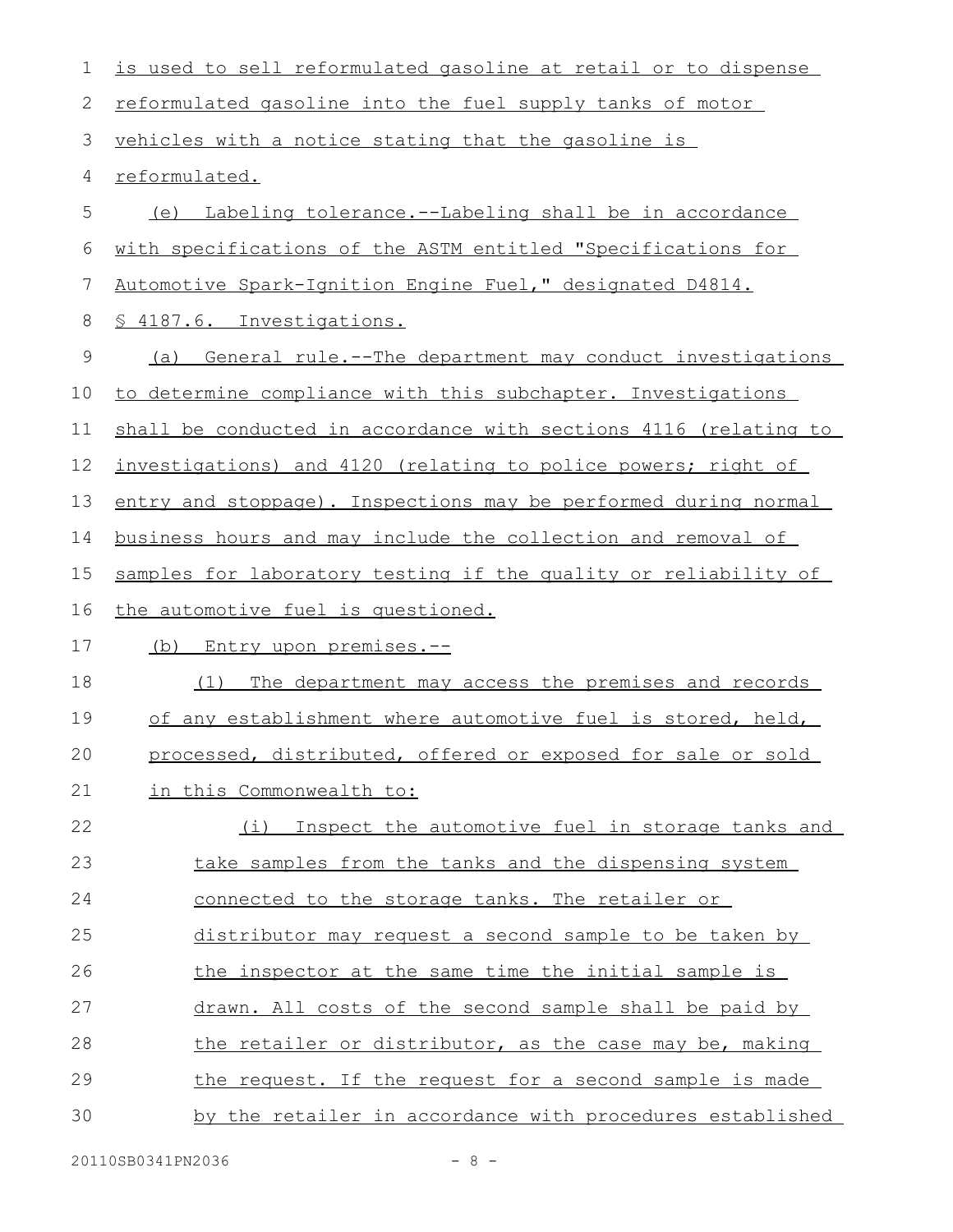| $\mathbf 1$  | through an agreement with the distributor, producer or          |
|--------------|-----------------------------------------------------------------|
| $\mathbf{2}$ | refiner, all costs of drawing, handling and shipping the        |
| 3            | sample shall be borne by the distributor, producer or           |
| 4            | refiner who supplied the automotive fuel to the retailer.       |
| 5            | If the request for a second sample is made by the               |
| 6            | distributor in accordance with procedures established           |
| 7            | through an agreement with the producer or refiner, all          |
| 8            | costs of drawing, handling and shipping the sample shall        |
| 9            | be borne by the producer or refiner who supplied the            |
| 10           | automotive fuel to the distributor.                             |
| 11           | (ii) Inspect automotive fuel dispensing systems and             |
| 12           | related equipment, oxygenate labels, reformulated labels        |
| 13           | and octane labels.                                              |
| 14           | (iii) Make copies of automotive fuel shipping,                  |
| 15           | receiving and invoice documents and records to determine        |
| 16           | compliance with sections 4187.4 (relating to standards          |
| 17           | for automotive fuel) and 4187.5 (relating to automotive         |
| 18           | fuel rating, disclosure and labeling requirements).             |
| 19           | The department shall limit inspections, compliance<br>(2)       |
| 20           | reviews and copying under this subsection to information and    |
| 21           | data relating to product quantity, quality, oxygen content,     |
| 22           | octane, source and other information as may be reasonably       |
| 23           | requested.                                                      |
| 24           | (c) Remedies.--If the department determines that an             |
| 25           | automotive fuel sample does not conform with the standards set  |
| 26           | <u>forth in section 4187.4 or that a label displayed on a</u>   |
| 27           | dispensing system, storage tank or other dispensing device does |
| 28           | not conform with the requirements of section 4187.5, the        |
| 29           | department may initiate any or all of the following actions to  |
| 30           | prohibit sale of the nonconforming automotive fuel or to        |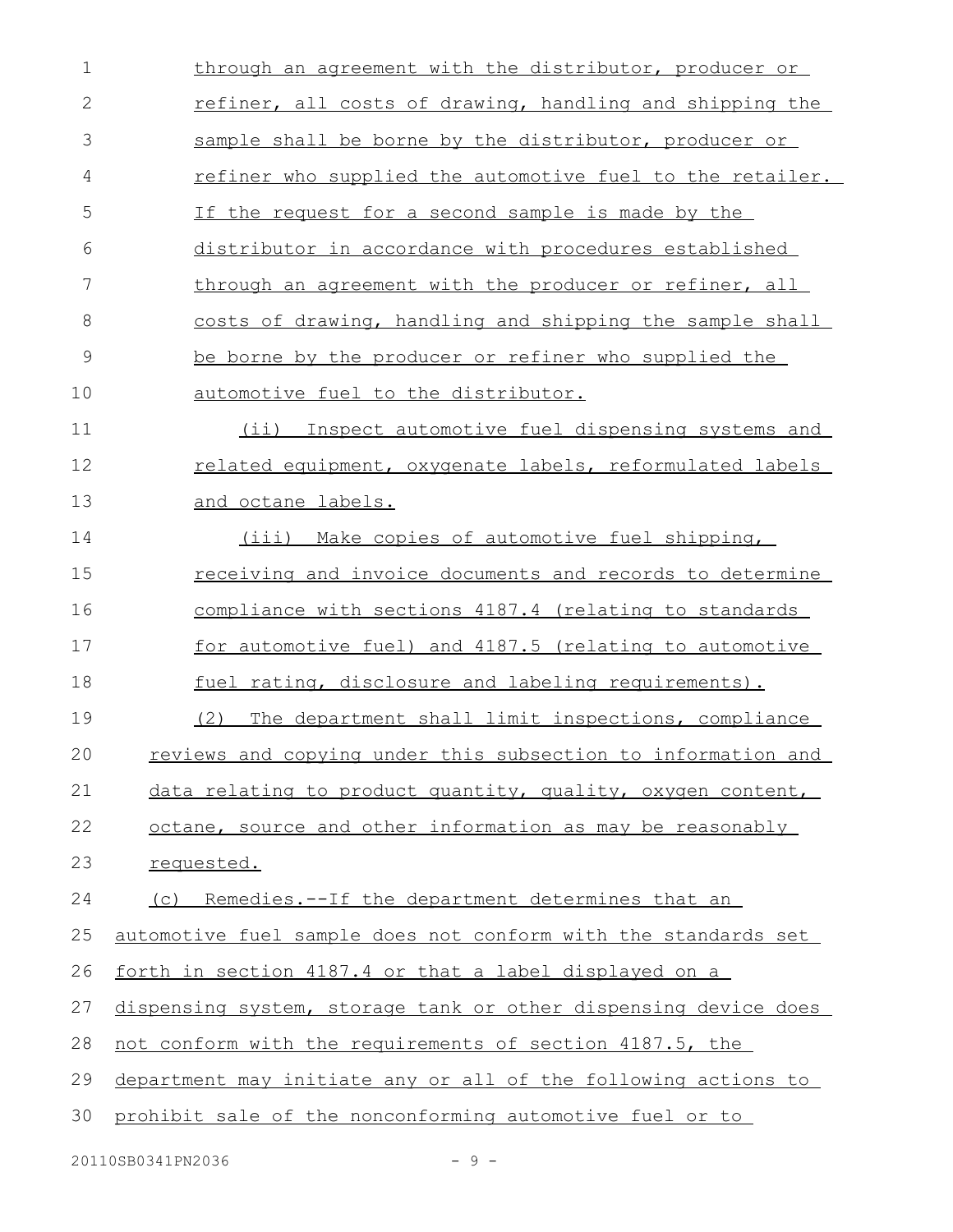prohibit the use of the nonconforming dispensing system, storage tank or other dispensing device: (1) Reject and mark as rejected the dispensing system, storage tank or other dispensing device from which the sample was obtained or on which the nonconforming label is attached. (2) Seal and mark as sealed the storage tanks from which the sample was drawn or the nonconforming label attached. (3) Initiate criminal proceedings under section 4187.7(d) (relating to violations and penalties). (4) Issue a citation. (5) Issue a stop-sale notice under subsection (d). (6) Advise the retailer or distributor that the automotive fuel must be blended with another automotive fuel to bring it into compliance, provided that the product does not endanger public health or safety or adversely affect the emissions characteristics of the motor vehicles in which it is used. (7) Issue a written warning directing the retailer or distributor to correct the nonconforming label. (d) Stop-sale notice.-- (1) The department may immediately seize and seal, in order to prevent further sales, any dispensing system, storage tank or other dispensing device from which automotive fuel is sold or offered or exposed for sale in violation of the provisions of this subchapter and to issue a stop-sale notice to the retailer or distributor if the department has reason to believe the retailer or distributor willfully or intentionally violated this subchapter or the regulations promulgated in accordance with this subchapter. (2) No automotive fuel subject to a stop-sale notice may 1 2 3 4 5 6 7 8 9 10 11 12 13 14 15 16 17 18 19 20 21 22 23 24 25 26 27 28 29 30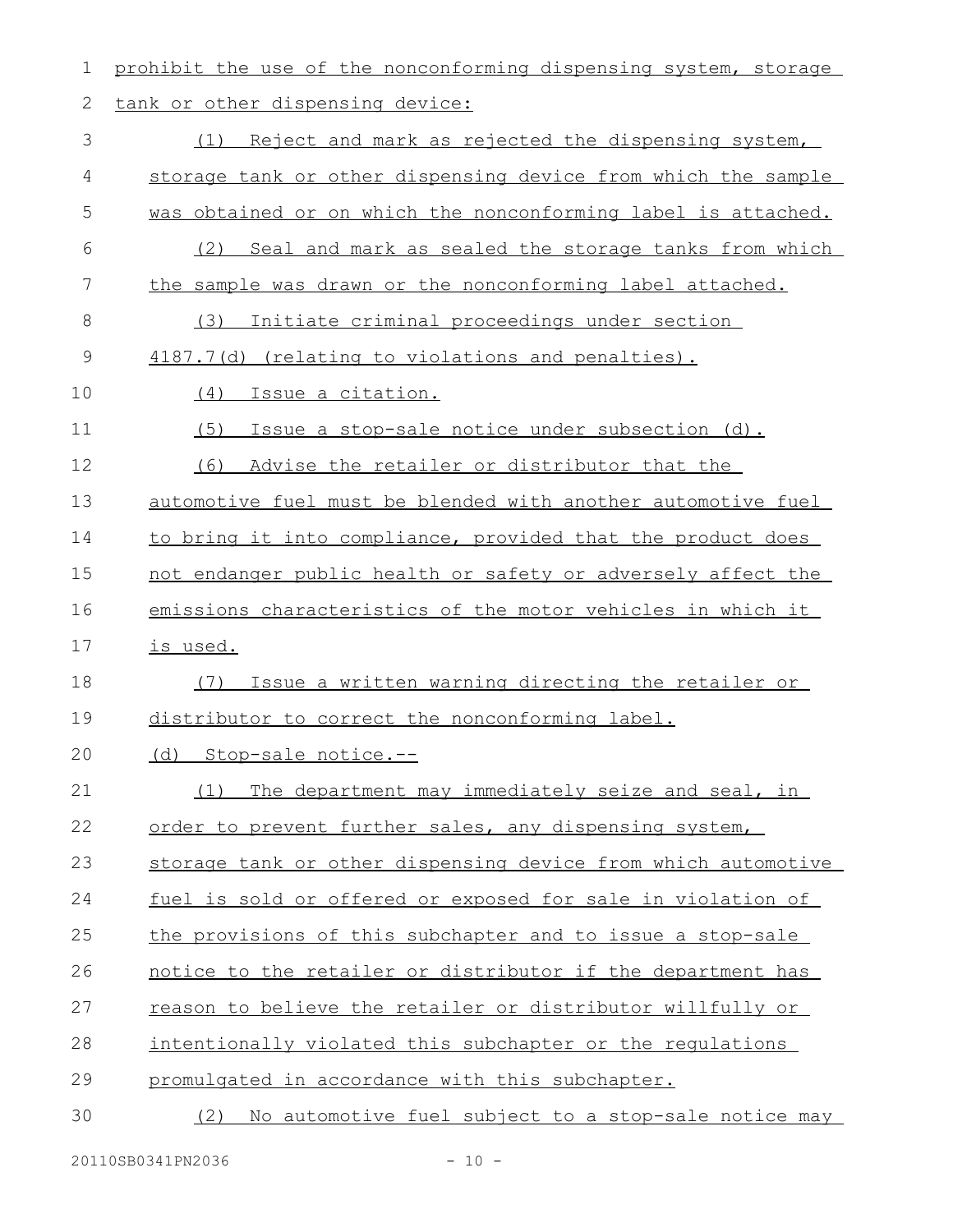| $\mathbf 1$   | be sold, exposed, offered for sale or transported unless the     |
|---------------|------------------------------------------------------------------|
| $\mathbf{2}$  | retailer or distributor has received approval from the           |
| 3             | department.                                                      |
| 4             | No automotive fuel which has been seized and sealed<br>(3)       |
| 5             | by the department for violation of section 4187.4 or 4187.5      |
| 6             | may be offered or exposed for sale until the department has      |
| 7             | been fully satisfied that the automotive fuel has been           |
| 8             | blended, refined or properly labeled to meet the requirements    |
| $\mathcal{G}$ | of this subchapter and the retailer or distributor has been      |
| 10            | notified of the department's decision to permit the sale or      |
| 11            | relabeling of the fuel.                                          |
| 12            | (e) Posting of stop-sale notice.--The department shall post,     |
| 13            | in a conspicuous place on the premises where a dispensing        |
| 14            | system, storage tank or other dispensing device has been sealed, |
| 15            | a notice stating that sealing has taken place and warning that   |
| 16            | it shall be unlawful to break, mutilate or destroy the seal or   |
| 17            | to remove the contents of the dispensing system, storage tank or |
| 18            | other dispensing device without the approval of the department.  |
| 19            | Notice required to remove seal.--<br>(f)                         |
| 20            | A retailer, distributor or producer who owns an<br>(1)           |
| 21            | automotive fuel dispensing system, storage tank or other         |
| 22            | dispensing device which has been sealed by the department        |
| 23            | shall obtain the approval of the department before the fuel      |
| 24            | <u>is removed or a proper label attached.</u>                    |
| 25            | A written notice of any corrective action taken<br>(2)           |
| 26            | shall be submitted to the department within three working        |
| 27            | <u>days.</u>                                                     |
| 28            | The department may reinspect the automotive fuel<br>(3)          |
| 29            | dispensing system, storage tank or other dispensing device to    |
| 30            | determine compliance. The retailer, distributor, producer or     |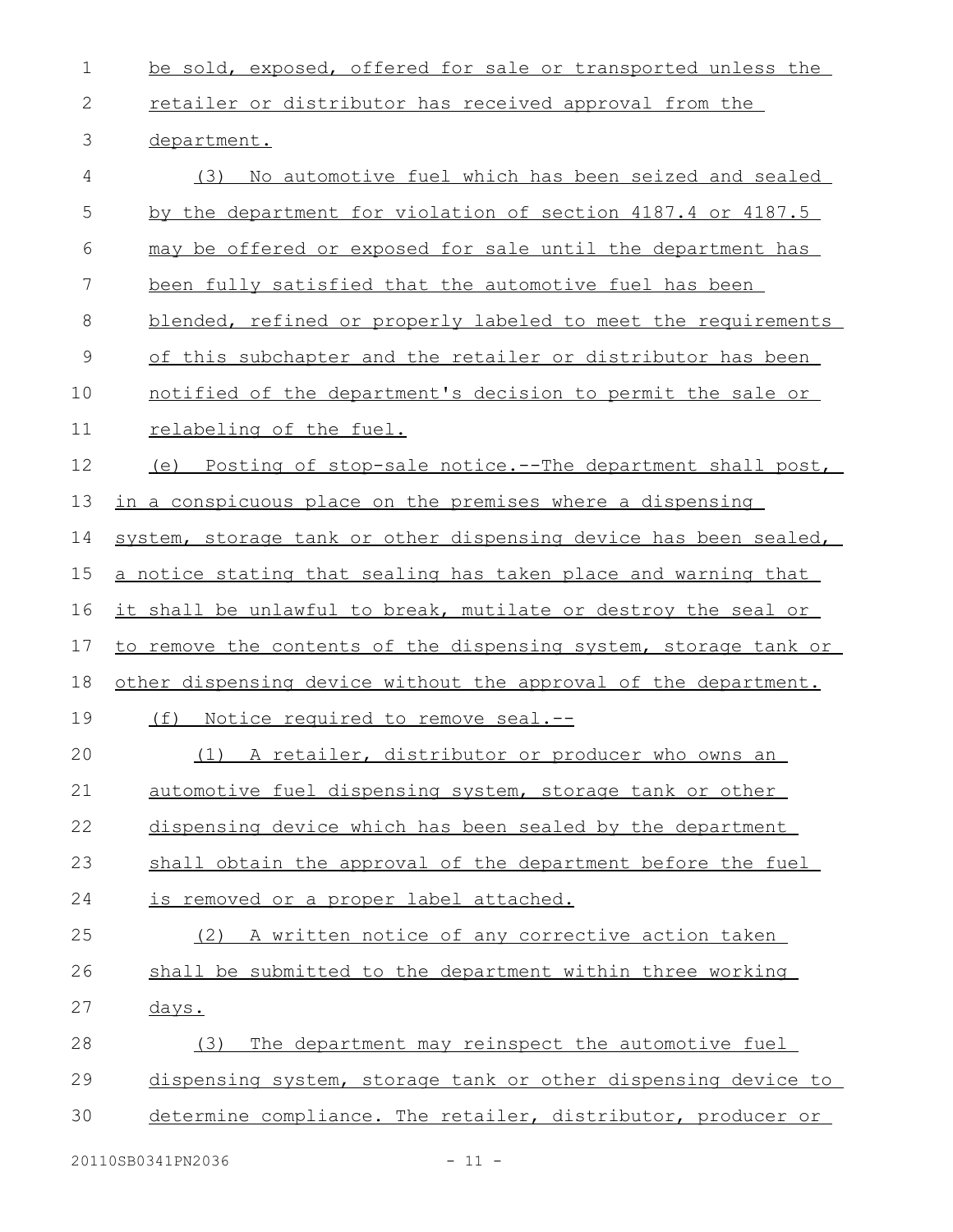| $\mathbf 1$ | refiner that owns the system or device which has been sealed        |
|-------------|---------------------------------------------------------------------|
| 2           | shall provide documentation of the corrective action taken,         |
| 3           | including any applicable shipping papers or bills of lading         |
| 4           | showing the disposal or final disposition of the automotive         |
| 5           | fuel and any other information necessary to permit the              |
| 6           | department to audit and confirm that the corrective action          |
| 7           | was as previously approved by the department.                       |
| $\,8\,$     | (4) No retailer, distributor, producer or refiner may               |
| $\mathsf 9$ | remove a seal, except when given specific approval by the           |
| 10          | department.                                                         |
| 11          | § 4187.7. Violations and penalties.                                 |
| 12          | <u>Retail violations.--The department may assess a civil</u><br>(a) |
| 13          | penalty of not more than \$5,000 upon a retailer who sells or       |
| 14          | offers or exposes for sale automotive fuel from any dispensing      |
| 15          | system, storage tank or other dispensing device which has not       |
| 16          | been labeled in accordance with the provisions of this              |
| 17          | subchapter, or who sells or offers or exposes for sale any          |
| 18          | automotive fuel which does not meet or exceed the required          |
| 19          | standards for the automotive fuel rating displayed on the label     |
| 20          | attached to the dispensing system, storage tank or other            |
| 21          | dispensing device, or who sells or offers or exposes for sale       |
| 22          | automotive fuel which has been contaminated.                        |
| 23          | Distributor, producer or refiner violations.--The<br>(b)            |
| 24          | department may assess a civil penalty of not more than \$5,000      |
| 25          | upon a distributor, producer or refiner who sells or offers or      |
| 26          | exposes for sale automotive fuel which does not meet the            |
| 27          | automotive fuel rating certified by the distributor, producer or    |
| 28          | refiner or who sells or offers or exposes for sale automotive       |
| 29          | fuel which does not meet the requirements of section 4187.4         |
| 30          | (relating to standards for automotive fuel).                        |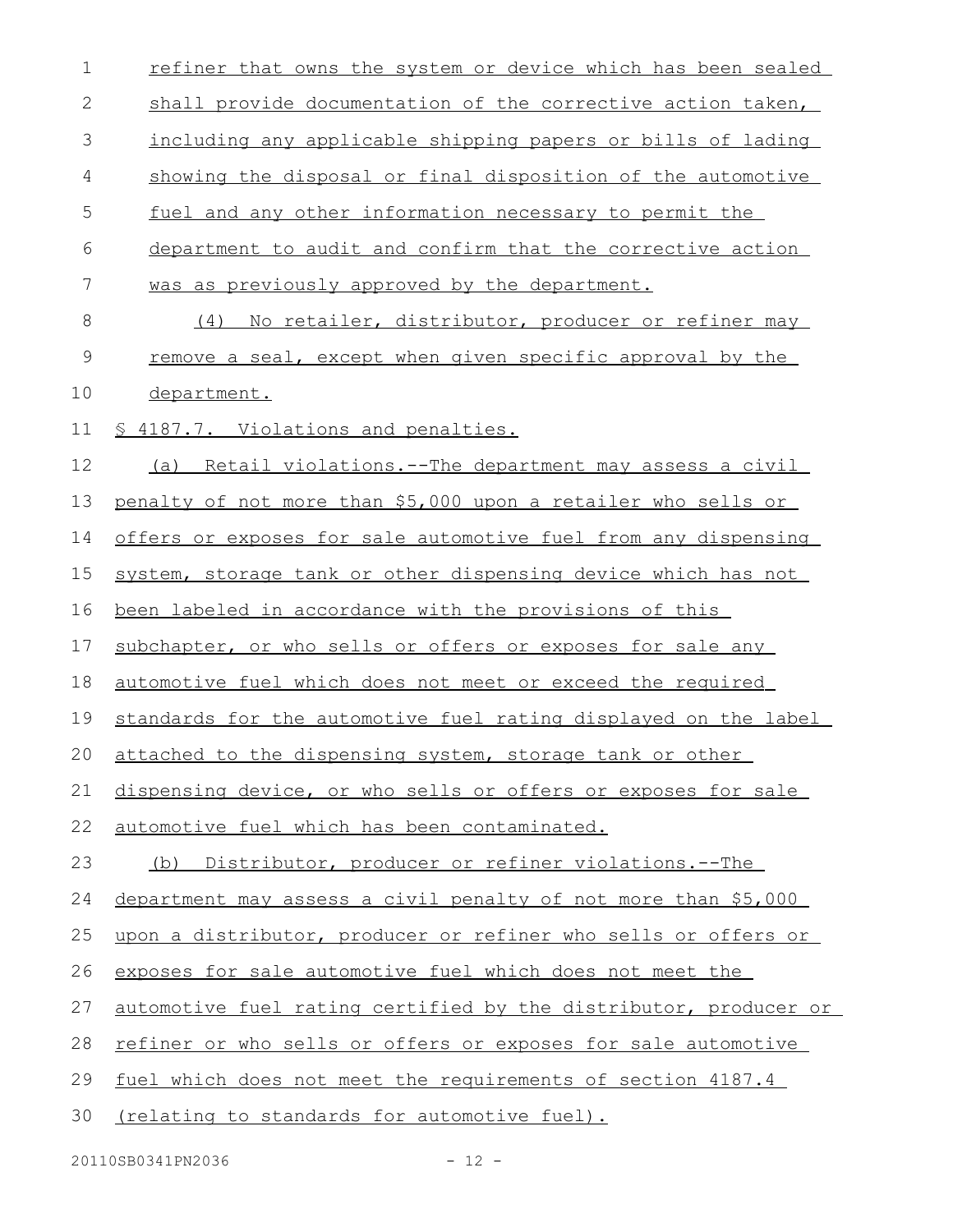| 1             | Knowledge of deceptive practice.--In addition to any<br>(C)         |
|---------------|---------------------------------------------------------------------|
| 2             | civil penalty imposed for violations of subsection (a) or (b),      |
| 3             | the department may assess a distributor, producer, refiner or       |
| 4             | retailer with an additional civil penalty equal to:                 |
| 5             | (1) the difference between the price per gallon charged             |
| 6             | to the consumer for the automotive fuel in question and the         |
| 7             | price per gallon charged to the consumer for the lowest             |
| 8             | octane grade at the retail dispensing facility at the time of       |
| $\mathcal{G}$ | the violation; and                                                  |
| 10            | multiplied by the capacity of the storage tank from<br>(2)          |
| 11            | which the product in question was dispensed;                        |
| 12            | if the distributor, producer, refiner or retailer violates any      |
| 13            | provisions of this subchapter with actual knowledge that the act    |
| 14            | or practice underlying the violation is unfair or deceptive.        |
| 15            | (d) Repeat violations.--In addition to any civil penalty            |
| 16            | assessed in accordance with the provisions of this section, the     |
| 17            | department may initiate criminal proceedings for a second or        |
| 18            | subsequent violation of sections 4187.4 and 4187.5 (relating to     |
| 19            | automotive fuel rating, disclosure and labeling requirements). A    |
|               | 20 second or subsequent violation shall constitute a misdemeanor of |
| 21            | the third degree.                                                   |
| 22            | (e) Removal of seals.--The department may assess a civil            |
| 23            | penalty of not less than \$1,000 nor more than \$5,000 on any       |
| 24            | person, other than a person designated by the department, who:      |
| 25            | (1) breaks, mutilates or destroys any seal placed upon a            |
| 26            | dispensing system, storage tank or other dispensing device          |
| 27            | used to deliver or store automotive fuel;                           |
| 28            | removes automotive fuel from a dispensing system,<br>(2)            |
| 29            | storage tank or other dispensing device which has been              |
| 30            | sealed; or                                                          |

20110SB0341PN2036 - 13 -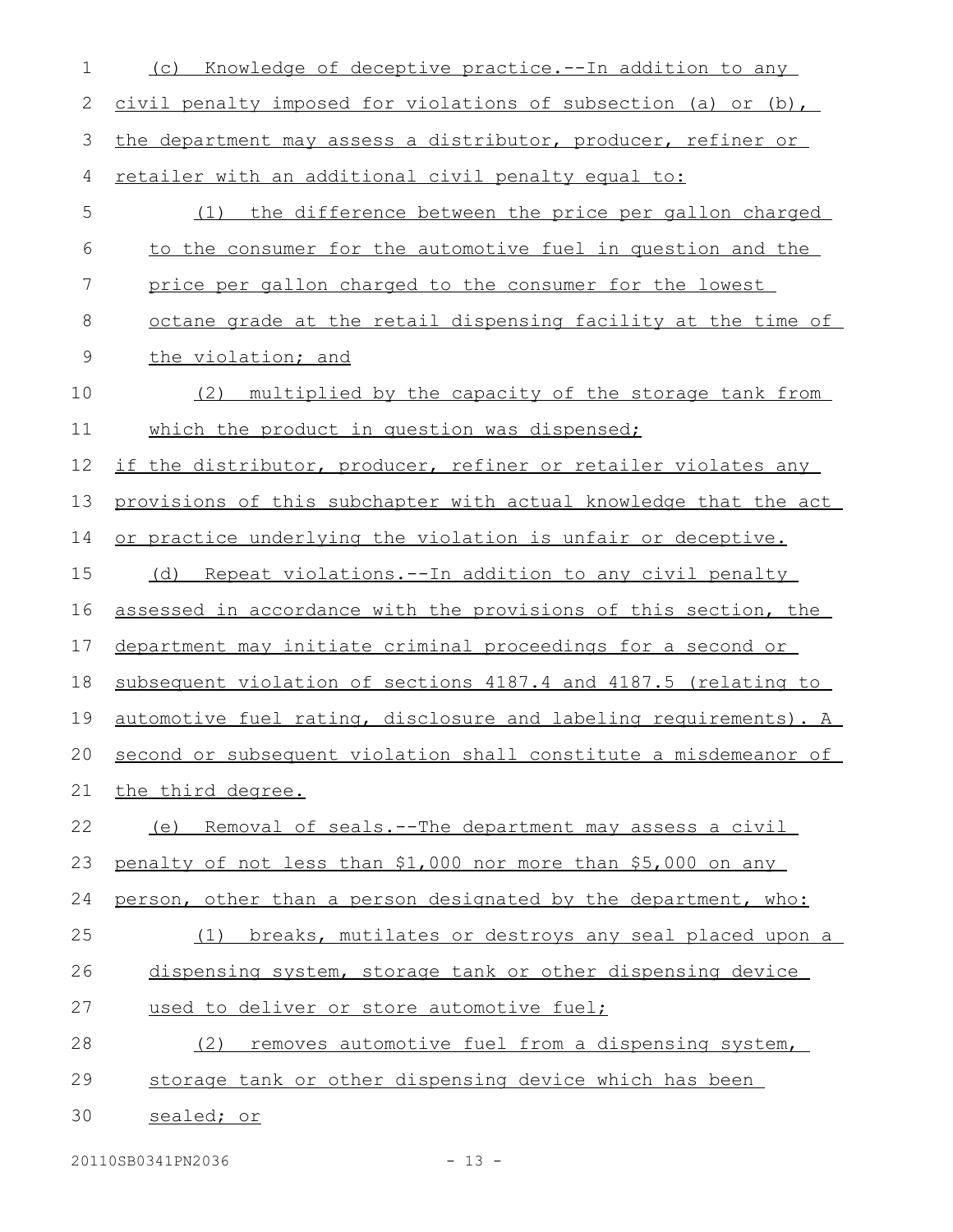| $\mathbf 1$  | defaces or removes a posted notice of sealing.<br>(3)                |
|--------------|----------------------------------------------------------------------|
| $\mathbf{2}$ | (f)<br>Hearings.--No civil penalty shall be assessed under this      |
| 3            | section unless the person charged has been given notice and          |
| 4            | opportunity for hearing in accordance with 2 Pa.C.S. (relating       |
| 5            | to administrative law and procedure).                                |
| 6            | Innocent sellers exemption. -- The department shall not<br>(q)       |
| 7            | impose a civil penalty for a violation of subsection (a)             |
| $8\,$        | regarding labeling if the retailer labeled the dispensing            |
| 9            | system, storage tank or other dispensing device in reasonable        |
| 10           | reliance on documentation provided by the distributor, producer      |
| 11           | or refiner certifying the standards for automotive fuel rating.      |
| 12           | (h) Private action by retailer.--If a retailer unknowingly           |
| 13           | and without deception sells or offers or exposes for sale            |
| 14           | automotive fuel which does not conform with the provisions of        |
| 15           | this subchapter, the distributor, producer, oxygenate blender or     |
| 16           | refiner, as the case may be, of the nonconforming automotive         |
| 17           | fuel shall be liable in damages to the retailer for any              |
| 18           | ascertainable loss of money or property.                             |
| 19           | (i) Acts or practices constituting unfair trade.--It shall           |
| $20 -$       | be an unfair method of competition and an unfair or deceptive        |
| 21           | act or practice in or affecting trade and commerce in this           |
| 22           | Commonwealth within the meaning of section 3 of the act of           |
| 23           | December 17, 1968 (P.L.1224, No.387), known as the Unfair Trade      |
| 24           | Practices and Consumer Protection Law, for any retailer,             |
| 25           | producer, distributor, oxygenate blender or refiner to violate       |
| 26           | the provisions of this subchapter or any regulations promulgated     |
| 27           | under this subchapter.                                               |
| 28           | 4187.8. Annual report.                                               |
| 29           | department shall file an annual report with                          |
| 30           | <u>Transportation Committee of the Senate and the Transportation</u> |

 $\leftarrow$